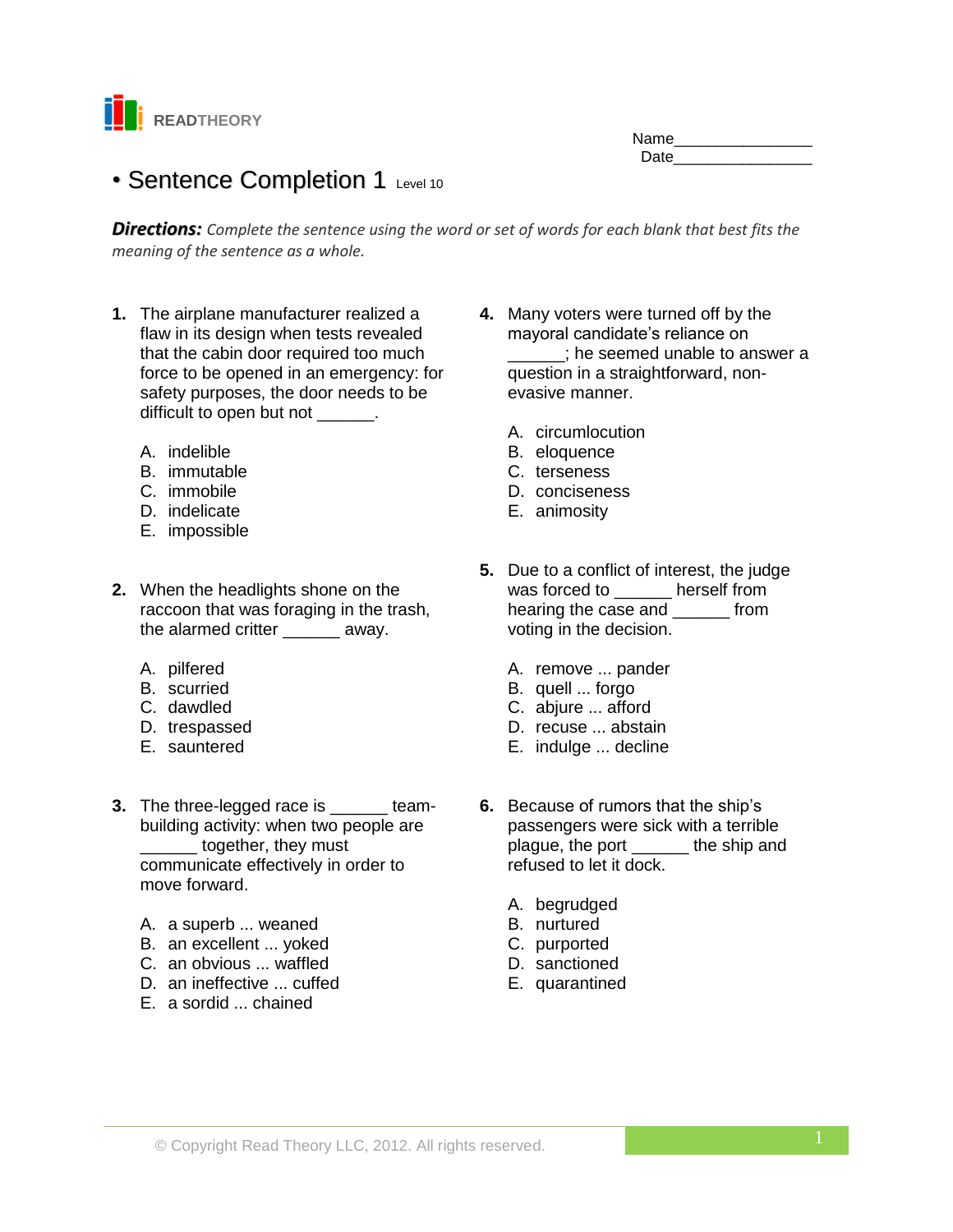# **Answers and Explanations**

## 1) **E**

To figure out what the missing word is, try to predict its definition by using clues from the prompt. Here, the main clue is the colon, which is used to separate explanatory information from the rest of a sentence. This means that the last clause of the sentence elaborates on or explains the first clause. Thus, the fact that the "cabin door required too much force to be opened in an emergency" is explained by the final clause. Since the door required too much force, this particular door must have been extremely difficult to open, more difficult to open the "the door needs to be." This means the missing word must mean extremely difficult. Because *impossible* means not able to be done, choice **(E)** is correct.

**(A)** is incorrect because *indelible* means not able to be forgotten or removed. Removing a door is not the same as opening a door, so this choice does not work.

**(B)** is incorrect because *immutable* means unable to be changed. Changing a door is not the same as opening a door, so this choice does not work in context.

**(C)** is incorrect because *immobile* means unable to be moved. Moving a door is not the same as opening a door, so this choice does not work.

**(D)** is incorrect because *indelicate* means lacking a sensitive understanding or tact. A door cannot have sensitivity or tact, so this choice is completely illogical.

## 2) **B**

To figure out what the missing word is, try to predict its definition by using keywords from the prompt. Here, the key word is "alarmed," and the prompt hinges on a cause-and-effect relationship: because the raccoon was alarmed, it did the action described by the missing word. Of the choices, only **(B)** provides a word that could logically describe the effect of the raccoon being alarmed by the headlights: *scurried* means moved briskly, implying that the headlights caused the raccoon to run away.

**(A)** is incorrect because *pilfered* means stole, a verb that would not result from the raccoon being "alarmed."

**(C)** is incorrect because *dawdled* means loitered or wasted time. If the raccoon were "alarmed," it would not be likely to remain in the area and loiter.

**(D)** is incorrect because *trespassed* means entered someone's property illegally. Raccoons do not have laws, so nothing they do could be described as illegal.

**(E)** is incorrect because *sauntered* means strolled slowly. If the raccoon were "alarmed," it would not be likely to walk away slowly.

#### 3) **B**

To figure out what the missing words are, try to predict their definitions by using keywords from the prompt. Each missing word has its own keywords in this prompt. The first missing word's keywords are found in the last clause of the sentence: "they must communicate effectively." Colons are used to separate explanatory information from the rest of the sentence, so everything after the colon here elaborates on what is stated in the first clause. The race must therefore be a good "team-building activity," since the act of learning to communicate effectively is essential for building a team. The second missing word's keywords are found in the first clause, as the second missing word elaborates upon that clause. The entire phrase "when two people are together," describes what a "three-legged race" is. A three-legged race is a game in which two people's legs are tied together, so the second missing word must be one that means tied. Thus, a correct choice will provide one word meaning good and one word meaning tied. Because *excellent* means extremely good and *yoked* means joined together, choice **(B)** is correct.

**(A)** is incorrect because only the first word works in context. *Superb* means outstanding, but *weaned* means gave up a cherished activity. Nothing in the prompt suggests that two people give up a cherished activity together during a "three-legged race."

**(C)** is incorrect because only the first word works in context. *Obvious* means readily apparent and could work to describe the benefits a three-legged race has as a team-building activity, but *waffled* means equivocated or went back and forth on a decision, not something that in any way relates to team-building or a "three-legged race."

**(D)** is incorrect because only the second word works in context. *Ineffective* means not producing a desired effect, while *cuffed*  means linked. Though a "three-legged race" is one in which two people are cuffed together, the sentence means to imply that the race is a good activity for team building, not an ineffective one.

**(E)** is incorrect because only the second word works in context. *Sordid* means vile, while *chained* means linked. Though a "threelegged race" is one in which two people are chained together, the sentence means to imply that the race is a good activity for teambuilding, not a vile one.

#### 4) **A**

To figure out what the missing word is, try to predict its definition by using keywords from the prompt. Here, the keywords are "straightforward, non-evasive manner," and the prompt makes it clear that the candidate was unable to speak in such a way. Thus, the candidate must have relied on the opposite of straightforward speech, meaning the missing word is a noun that means indirect speech. Because *circumlocution* is the use of many words in a deliberate attempt to be vague and evasive, choice **(A)** is correct.